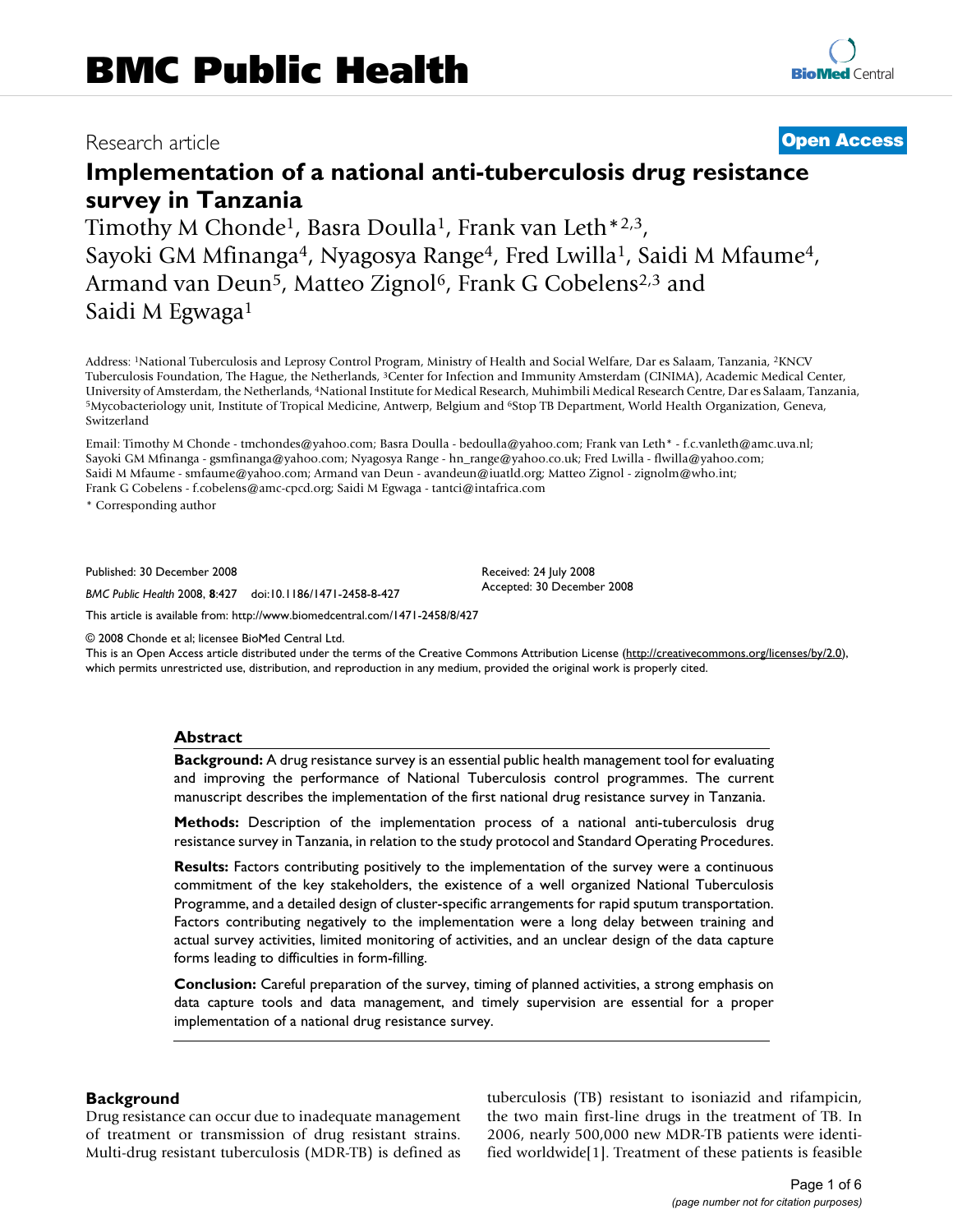but is substantially more costly than treating patients with fully susceptible *Mycobacterium Tuberculosis* strains[2].

The growing prevalence of MDR and the emerging threat of XDR-TB (MDR-TB with additional resistance to at least any of the fluroquinolones and one of the three injectable second-line TB drugs) urged the World Health Organization (WHO) to form a global task force on MDR/XDR-TB [3], which charged the Working Group on MDR-TB of the STOP TB Partnership to develop a response plan to address this emergence[4]. In this, countries are advised to perform drug resistance surveys to be able to provide insight in the magnitude of the resistance problem. Given the underlying causes of drug resistance, information on TB drug resistance levels is an essential public health management tool for evaluating and improving the performance of the National TB control Programmes (NTPs), and indicates the difficulties which NTPs will encounter when administering chemotherapy[1,3,4].

For the United Republic of Tanzania, information on TBdrug resistance is available from studies covering specific districts or diagnostic facilities[5], in the context of TB-HIV studies[6,7], and from baseline information of patients enrolling in a randomised clinical trial[8]. All of these studies showed low levels of drug resistance and MDR. The routine data analysed from the Central Tuberculosis Reference Laboratory (CTRL) also showed low levels of drug resistance of *Mycobacterium tuberculosis* strains tested from 1991 to 1999. Rates were 10% to any drug, 5.6% to isoniazid, 0.5% to rifampicin, 0.6% to ethambutol, 1.4% to streptomycin and around 1% to isoniazid and rifampicin (MDR-TB).

The data of these studies and of the routinely collected specimens are not adequately informative on the prevalence of drug resistance on a national level, because specimens were not collected from a representative sample of TB patients throughout the country, and the surveys were not in accordance with current internationally recommended methodology[9]. The only national surveys on drug resistance were carried out before or just after the introduction of current TB-control strategies [10-12]. For this reason, the National Tuberculosis and Leprosy Programme (NTLP) of Tanzania has implemented for the first time a drug resistance survey (DRS) on a national representative sample of TB patients identified in the country.

The current manuscript describes the methodology used, the logistics involved, and the factors contributing to its implementation. The positive and negative lessons learned from the implementation of the survey can be used by other countries that are embarking on a similar survey.

# **Methods**

## *Study population and sample size*

The DRS is implemented in 40 diagnostic centres (denoted as clusters) which were sampled proportional to patient load (new smear-positive cases) from all diagnostic centres notifying TB cases to the NTLP. Each cluster enrolled 30 consecutive new smear-positive TB cases, arriving at a self-weighting study sample. During the enrolment time, the clusters were required to enrol consecutively all re-treatment cases diagnosed. Inclusion closed after 12 months even if enrolment of required cases was not complete.

#### *Inclusion criteria*

All sputum-positive patients diagnosed during the inclusion period were eligible to be enrolled in the study. Smear-positivity was diagnosed according to the national guidelines requiring at least two out of three sputum samples showing acid-fast bacilli by Ziehl Neelsen (ZN) microscopy. A re-treatment case was defined as a patient with smear-positive TB who received treatment for TB for more than one month. All other patients were classified as new.

# *Sample collection and processing*

All diagnosed patients provided a new morning sputum specimen the next day. This specimen was sent to CTRL without interfering with. If the expected transit time between cluster and CTRL was assessed to take longer than 4 days, two morning specimens were collected; one with Cetyl-Pyridinium-Chloride (CPC) and one without CPC added for preservation purposes[13,14]. All specimens were examined by ZN microscopy and culture. Culture was performed on solid Loewenstein Jensen medium after decontamination by modified Petroff's method. The results of the sensitivity tests were interpreted with the proportion method[15].

The study was approved by the National Ethical Committee which has its secretariat at National Institute for Medical Research.

# **Results**

# *Initiation of the study*

The initial discussions of implementing the DRS started as early as 2002 amongst the major stakeholders including NTLP, WHO, Institute of Tropical Medicine in Antwerp, KNCV Tuberculosis Foundation in The Netherlands, and the National Institute for Medical Research, Muhimbily Centre in Tanzania. Figure 1 shows the timeline of the DRS in Tanzania. It can be seen that factors related to infrastructure, personnel, finance, and time all played a crucial role in the long duration of the DRS from initiation to analysis.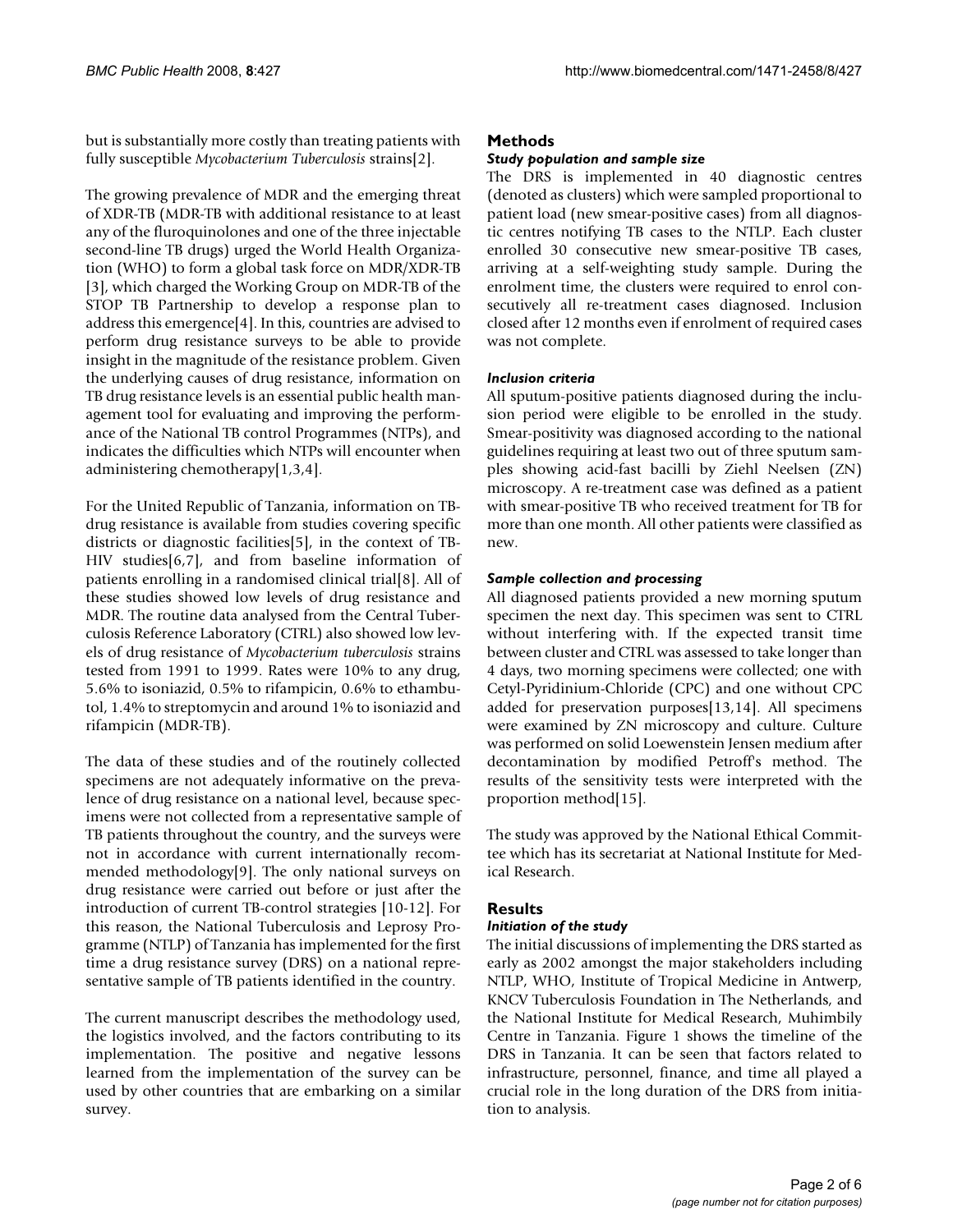| 2002                                                                                            | June 2003        | <b>July 2005</b> | August 2005                                                                 | November 2005 | <b>July 2006</b>                                                       | August 2007      | February 2008                 |  |
|-------------------------------------------------------------------------------------------------|------------------|------------------|-----------------------------------------------------------------------------|---------------|------------------------------------------------------------------------|------------------|-------------------------------|--|
| Identified need                                                                                 | Initial protocol | Final protocol   | SOP developed                                                               | Training      | First patient in                                                       | Last patient out | Data complete                 |  |
| Introduce new DST method in CTRL<br>* Ongoing proficiency testing<br>* Concurrent other studies |                  |                  | <b>Relocation CTRL</b><br>* Delay lab equipment<br>Delay in access to funds |               | Delay in procurement<br>Delay in access to funds<br>* Incomplete pilot |                  | * Backlog sensitivity testing |  |

#### Figure 1 **Time line and constraints drug resistance survey Tanzania**.

From an initial budget of 20,000 USD, the study costs increased up to 100,000 USD at the actual start of the study due to increased costs of personnel, transport arrangements for specimens, and supplies. The continuous commitment of the stakeholders towards the study and the willingness to meet the rising financial demands proved to be instrumental in the final implementation of the study 4 years later.

# *Preparation of the study*

An essential step in the successful implementation was the pre-survey visit to each selected cluster by a laboratoryexperienced member of the study team. The cluster was assessed using a pre-defined checklist for personnel, equipment, and infrastructure. The biggest gain of these visits was that a detailed and novel cluster-specific plan for transporting the samples to CTRL was made.

Special contracts with bus companies were negotiated that agreed on delivery of the samples and the costs involved. Because bus companies were paid upfront, there was no need to negotiate charges when the samples were sent. Staff of the clusters was given mobile phone top-up cards to be able to call CTRL to inform that samples were put on the bus. CTRL staff then went to the delivery point for pick-up. For clusters close to CTRL, 'specimen boys' were hired who's sole task was to collect samples at the clusters and bring them to CTRL in person. These individuals were paid per quarter assuring their continuous commitment to the job. Transport containers and CPC were provided for by the programme and distributed prior to the study.

The organization of the travel arrangements took several months to complete, but paid off. In routine settings, the specimens from the remote areas would have been sent by mail and take up to several weeks to arrive at CTRL. During the DRS, the median transport time of all samples was reduced to only 5 days and stayed this low during the entire survey. This includes specimens from remote areas. Consequently, the yield of the culture was above 90%. This could not have been achieved without paying much detail to the logistic involved in sample transportation.

# *Training of study personnel*

The training of all the study personnel took place at six different places and was organised by the staff from CTRL. In the two-day event, the participants were informed on the rationale for the study, the protocol, and the data capture forms. The participants engaged in a practical exercise on interview-taking and form-filling.

An important factor negatively influencing the implementation of the DRS was the long time between the training and the actual start of the survey. For some clusters, this delay ran up to 9 months. In that time, especially administrative issues related to the form-filling were often forgotten. In all clusters, at least one, but sometimes all, trained staff member was replaced between training and start of survey activities in the cluster. The budget did not foresee training of the replacement staff. Instead, new staff was trained on-the-spot by laboratory personnel who had received the initial training. This situation resulted in regularly observed incomplete data capture forms with internally inconsistent data. This complicated data management and data validation procedures, which increased the workload of CTRL staff.

# *Implementation of the study*

All clusters performed a pilot study in four TB-suspects to assess the study procedures and the transport of specimens. No major issues came to light during the pilot study, although the actual processing of the specimens and the data recording were not part of the test. This shows that results from pilot studies are only useful if no major changes in the study activities occur. The change in research staff during the survey made it impossible to meet this prerequisite.

The factor that had the largest influence on the implementation of the study was the design of the data capture forms, which were not formally pre-tested. This resulted in frequently observed incomplete data capture forms, especially regarding study number and type of patient (new or retreatment). To be able to monitor the inclusion in the study, all forms were recoded manually from the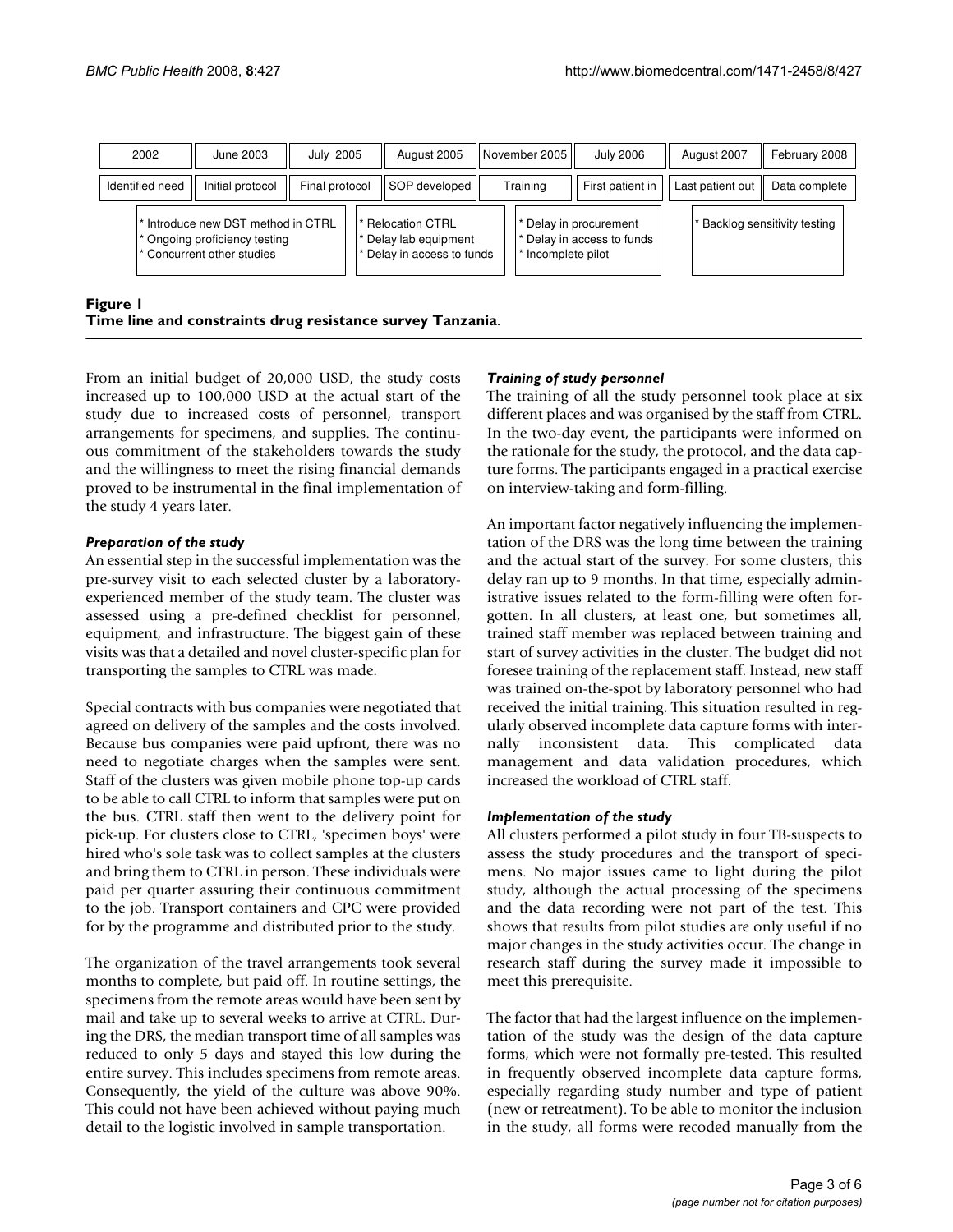midpoint of the survey onwards. This identified 13 (32%) clusters that had stopped submitting samples before reaching the target enrolment. Thirty-five (3%) extra samples were received afterwards from these clusters.

The final classification on the type of patient was absent for 292 (19.2%) of the 1520 data capture forms. Of these, 85 had no interview data recorded at all. The status of these patient was derived by contacting the cluster. All remaining forms with incomplete interview data  $(n =$ 207) were assessed manually at the end of the study to classify the type of patient.

Apart from these two critical variables, age was not recorded on 42 (3%) forms, sex not on 5 (0.3%), and date of specimen not on 54 (3.6%).

The problems with the form-filling could not be solved during the survey because the largest clusters recruited their patients in a very short time frame. This made monitoring visits being too late. Monitoring visits that were planned for the other clusters were not implemented fully due to lack of personnel and difficulties in access to funds. As an alternative, a statistical syntax was written that could identify missing data and internal inconsistencies. This syntax was run on updates from the database at regular intervals. The identified database records with errors were manually checked against the data capture forms and corrected where needed. Issues that could not be solved by this procedure were corrected during routine supervision visits to the clusters by the NTLP.

These negative influences need to be anticipated by countries that are embarking on a similar survey. There can be not enough emphasis on pre-testing of data capture forms and frequent monitoring of data collection. Post-hoc corrections of errors and inconsistencies will delay the reporting of the results and the use of the results by the NTLP for planning purposes.

The processing of the specimens during the study was without major technical problems. The progress was, however, hampered by the unexpected lack of equipment, leading to a constant backlog in sensitivity testing on already performed cultures. The ability to carry out frequent sub-culturing assured that no samples were lost for the survey, but added to the workload of the laboratory personnel. The delay in sensitivity testing caused that patients and their treatment providers were not informed on the presence of drug resistance, what can be seen as missed opportunity to contribute to individual patient care. Also, the delay in sensitivity testing precluded early guidance from the supranational reference laboratory (SNRL) in Antwerp on the DST technique. Despite this, the ongoing proficiency testing by the SNRL showed a

high level of accuracy of the susceptibility testing of the samples from routine surveillance. In the latest round of testing, the efficiency (ratio between correct results and total results) of CTRL was 100% for isoniazid, 97% for rifampicin, 93% for streptomycin, and 100% for ethambutol. Since this technique is exactly the same as the technique used in the survey, the quality of the DST results in the survey is assured.

# *Data management*

All information needed for the study was documented in study-specific registers at CTRL. The main challenge was to transfer the information from the registers to the data capture forms and making them available for data entry. The data manager of the NTLP was not involved in the study due to other activities. No replacement was employed. Therefore, monitoring of data management was only performed during visits of a technical advisor from abroad. This is an undesirable situation because it delays assessment of the data, precludes adjusting data entry errors, and lacks capacity building activities within the NTLP. Countries that will embark on a DRS should invest in proper data entry and data management personnel that can perform the activities in real-time.

# **Discussion**

The initiation, preparation and implementation of the DRS turned out to be challenging. The whole process revealed some valuable lessons to be learned that are summarized in Table 1.

Ensuring the ongoing commitment for the study from key stakeholders proofed to be vital. Without this commitment there would have been no drive to address the problems identified before and during implementation. It assures that the final data will be used for planning purposes of the NTLP.

The issues that influenced the conduct of the survey negatively are well known in the field of project management. It remains surprising to see how large the impact of these issues is on the efficient implementation of a study. Most national tuberculosis programmes do not have the luxury of being able to free personnel solely for research purposes, making it difficult to perform efficient research. However, engaging research scientists from research institutions that are able to give 100% person time for the project could be an alternative solution and backup to the program. This can work very well provided upfront agreement and commitment in collaboration is secured.

The DRS in Tanzania showed that detailed design of data capture tools, investment in data entry personnel, data management personnel, and frequent monitoring visits can avoid many of the problems encountered in the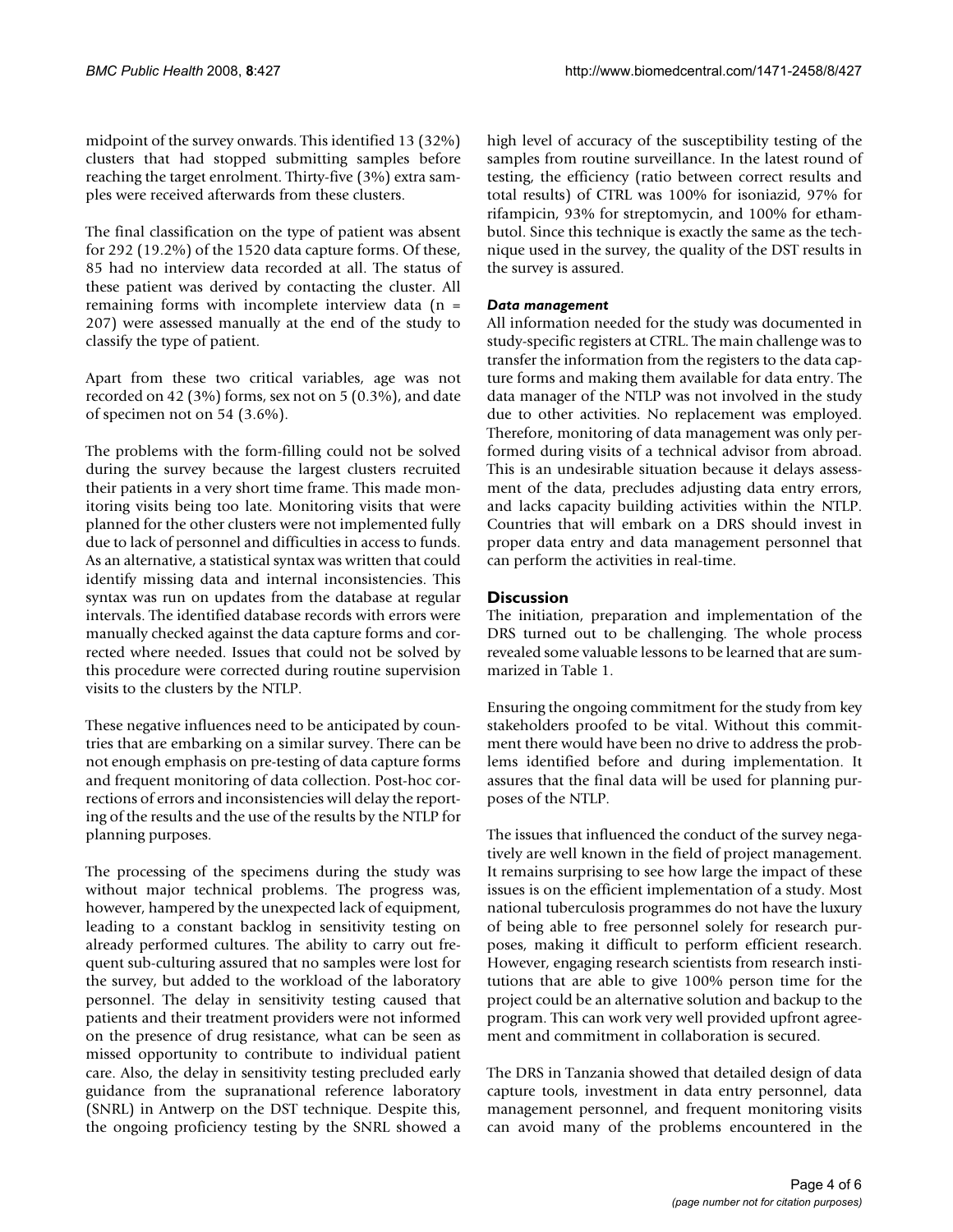#### **Table 1: Recommendations for implementing a drug resistance survey**

| Ensure ongoing commitment for the study from key stakeholders                                   |
|-------------------------------------------------------------------------------------------------|
| Train personnel only when the study can start directly after the training                       |
| Prepare detailed SOPs at the laboratory including recording procedures                          |
| Make cluster-specific arrangements for sample shipmen                                           |
| Ensure enough personnel to perform monitoring visits right from the start                       |
| Ensure availability of all required laboratory equipment in relation to specimen load.          |
| Pre-test data capture forms                                                                     |
| Train or retrain data entry clerks in study-specific procedures                                 |
| Involve an experienced data manager for ongoing data management                                 |
| Ensure early and regular transport of strains for rechecking to the supra-national laboratory   |
| Ensure collaboration with a research institutions to adequately make use of available resources |

present survey. In any DRS where sampling is performed proportional to patient load, there will be clusters that finish quickly with enrolment. These clusters should be the primary focus of the initial monitoring. Not only will this ensure valid data from these clusters, it will also guide the monitoring in other clusters on issues that only arise in a real-life situation rather than in a pilot study.

#### **Conclusion**

The design and implementation of the drug resistance survey in Tanzania was a large undertaking which needed continuous commitment, adequate funding, enough personnel and equipment. Although well known project management issues were addressed in the design phase of the study, these still influenced the actual implementation at each stage of the project. Only with additional data validation measures was it possible to arrive at a valid data base that can be used for answering the research questions. Although NTP managers who are embarking on such a survey will have country-specific issues to solve, the lessons learned during the survey in Tanzania could provide precious guidance and facilitate the smooth implementation of such an important activity.

#### **Abbreviations**

CPC: Cetyl-Pyridinium Chloride; CTRL: Central Tuberculosis Reference Laboratory; DRS: Drug Resistance Survey; HIV: Human Immunodeficiency Virus; MDR: Multi-Drug Resistance; NT(L)P: National Tuberculosis (and Leprosy) Programme; SNRL: Supra-National Reference Laboratory; SOP: Standard Operating Procedure; TB: Tuberculosis; USD: American Dollar; WHO: World Health Organization; XDR: Extensive Drug Resistance.

#### **Competing interests**

The authors declare that they have no competing interests.

#### **Authors' contributions**

TC and BD were involved in the design, implementation, and analysis of the survey, and provided critical comments the manuscript. FvL was involved in the design of the study, performed data validation and analysis, and

wrote the first and all subsequent drafts of the manuscript. SMf, MZ, FC, and SE were involved in the design of the study and provided critical comments to the manuscript. NR, and FL were involved in the design and implementation of the survey, and provided critical comments to the manuscript. SMa was involved in the implementation of the survey and provided critical comments to the manuscript. AvD was involved in the design of the study, performed data validation and analysis, and provided critical comments to the manuscript.

#### **Acknowledgements**

We like to acknowledge all the laboratory staff from the diagnostic centres and the Central Tuberculosis Reference Laboratory who participated in this study, and District Tuberculosis and Leprosy Coordinators from the districts involved. Experts from WHO assisted in the initial draft of the protocol but were not involved in the implementation or analysis of the study, or the writing of the manuscript. FvL received salary support for his work on this study from the UK Department for International Development (DFID) for the benefit of developing countries. The views expressed are not necessarily those of DFID. The study received financial support from the World Health Organization (WHO). Funding agencies were not part in the decision to submit the manuscript.

#### **References**

- 1. **Anti-tuberculosis drug resistance in the world. Fourth global report.** Geneva: World Health Organization; 2008.
- 2. van Helden PD, Donald PR, Victor TC, Schaaf HS, Hoal EG, Walzl G, Warren RM: **[Antimicrobial resistance in tuberculosis: an](http://www.ncbi.nlm.nih.gov/entrez/query.fcgi?cmd=Retrieve&db=PubMed&dopt=Abstract&list_uids=17140353) [international perspective.](http://www.ncbi.nlm.nih.gov/entrez/query.fcgi?cmd=Retrieve&db=PubMed&dopt=Abstract&list_uids=17140353)** *Expert Rev Anti Infect Ther* 2006, **4(5):**759-766.
- 3. **Report of the meeting of the WHO Global Task Force on XDR-TB.** Geneva, Switzerland: World Health Orgnization; 2006.
- 4. **The Global MDR-TB & XDR-TB Response Plan.** Geneva, Switzerland: World Health Organization; 2007.
- 5. Kibiki GS, Mulder B, Dolmans WM, de Beer JL, Boeree M, Sam N, van Soolingen D, Sola C, Zanden AG van der: **[M. tuberculosis geno](http://www.ncbi.nlm.nih.gov/entrez/query.fcgi?cmd=Retrieve&db=PubMed&dopt=Abstract&list_uids=17540031)[typic diversity and drug susceptibility pattern in HIV](http://www.ncbi.nlm.nih.gov/entrez/query.fcgi?cmd=Retrieve&db=PubMed&dopt=Abstract&list_uids=17540031)infected and non-HIV-infected patients in northern Tanza[nia.](http://www.ncbi.nlm.nih.gov/entrez/query.fcgi?cmd=Retrieve&db=PubMed&dopt=Abstract&list_uids=17540031)** *BMC Microbiol* 2007, **7:**51.
- 6. Chum HJ, O'Brien RJ, Chonde TM, Graf P, Rieder HL: **[An epidemi](http://www.ncbi.nlm.nih.gov/entrez/query.fcgi?cmd=Retrieve&db=PubMed&dopt=Abstract&list_uids=8882670)[ological study of tuberculosis and HIV infection in Tanzania,](http://www.ncbi.nlm.nih.gov/entrez/query.fcgi?cmd=Retrieve&db=PubMed&dopt=Abstract&list_uids=8882670) [1991–1993.](http://www.ncbi.nlm.nih.gov/entrez/query.fcgi?cmd=Retrieve&db=PubMed&dopt=Abstract&list_uids=8882670)** *AIDS* 1996, **10(3):**299-309.
- 7. Broek J van den, Mfinanga S, Moshiro C, O'Brien R, Mugomela A, Lefi M: **[Impact of human immunodeficiency virus infection on the](http://www.ncbi.nlm.nih.gov/entrez/query.fcgi?cmd=Retrieve&db=PubMed&dopt=Abstract&list_uids=9661820) [outcome of treatment and survival of tuberculosis patients](http://www.ncbi.nlm.nih.gov/entrez/query.fcgi?cmd=Retrieve&db=PubMed&dopt=Abstract&list_uids=9661820) [in Mwanza, Tanzania.](http://www.ncbi.nlm.nih.gov/entrez/query.fcgi?cmd=Retrieve&db=PubMed&dopt=Abstract&list_uids=9661820)** *Int J Tuberc Lung Dis* 1998, **2(7):**547-552.
- 8. Urassa W, Mugusi F, Villamor E, Msamanga G, Moshiro C, Bosch R, Saathoff E, Fawzi W: **[Primary antimicrobial resistance among](http://www.ncbi.nlm.nih.gov/entrez/query.fcgi?cmd=Retrieve&db=PubMed&dopt=Abstract&list_uids=18710511) [Mycobacterium tuberculosis isolates from HIV seropositive](http://www.ncbi.nlm.nih.gov/entrez/query.fcgi?cmd=Retrieve&db=PubMed&dopt=Abstract&list_uids=18710511)**